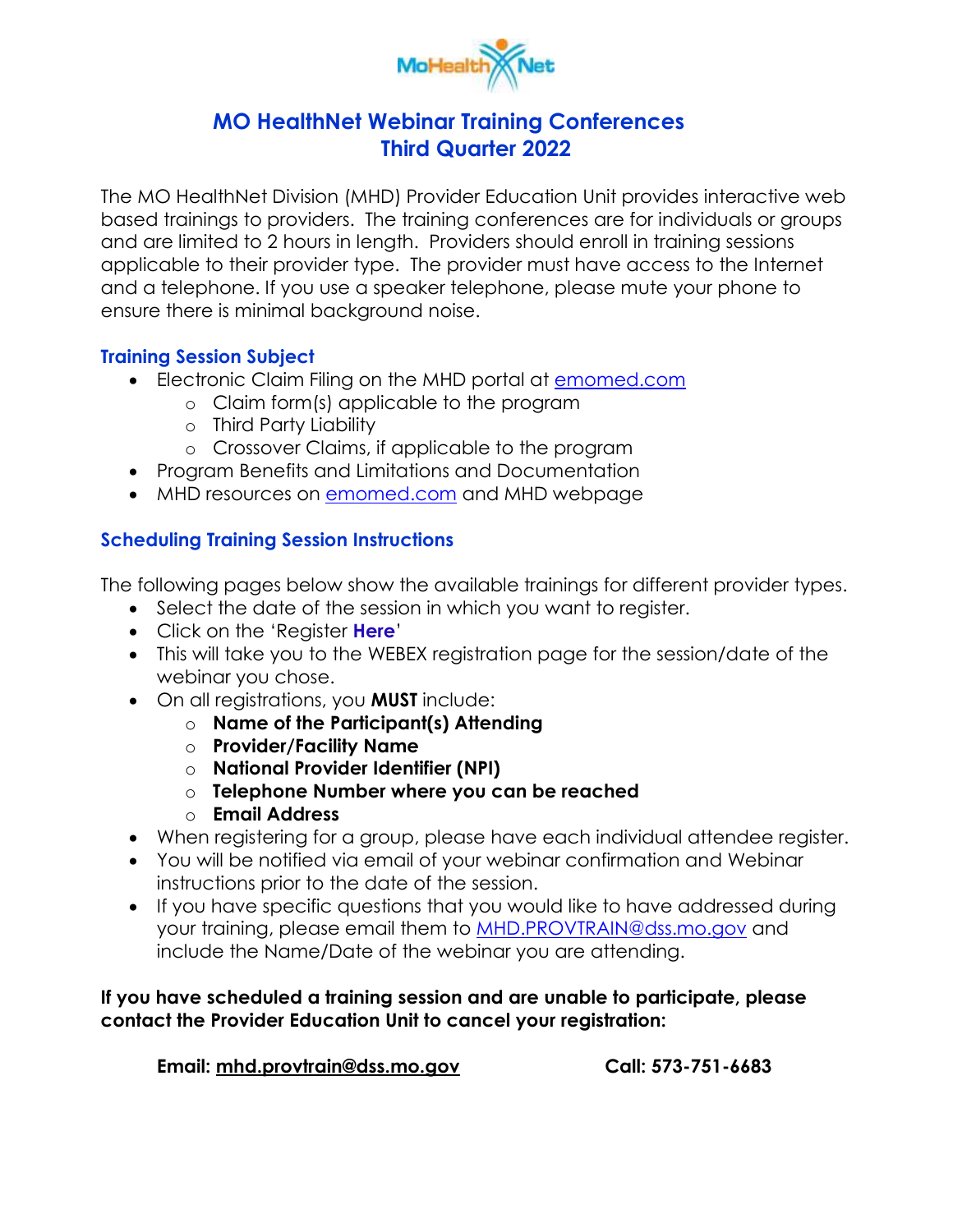

| <b>DATE</b>             | <b>PRESENTATION TITLE</b>                | <b>TIME</b>                             |
|-------------------------|------------------------------------------|-----------------------------------------|
| Tuesday<br>July 5, 2022 | <b>Applied Behavior Analysis (ABA)</b>   | $9:00$ AM $-$ 11:00 AM<br>Register Here |
| Tuesday                 | <b>Home Health</b>                       | 1:00 PM $-$ 3:00 PM                     |
| July 5, 2022            | (RN, LPN, Private Duty Nursing)          | Register Here                           |
|                         | <b>Medical Clinics &amp; Physicians/</b> | $9:00$ AM $-$ 11:00 AM                  |
| Wednesday               | <b>Chiropractic/ LPHD</b>                | Register Here                           |
| July 6, 2022            | <b>Rural Health Clinics</b>              |                                         |
| Thursday                | <b>Inpatient/Outpatient Hospital</b>     | $9:00$ AM $-$ 11:00 AM                  |
| July 7, 2022            |                                          | Register Here                           |
| Wednesday               |                                          | 9:00 AM- 11:00 AM                       |
| July 13, 2022           | <b>Dental</b>                            | Register Here                           |
| Thursday                |                                          | 9:00 AM- 11:00 AM                       |
| July 14, 2022           | <b>Durable Medical Equipment</b>         | Register Here                           |
| Wednesday               |                                          | 9:00 AM- 11:00 AM                       |
| July 20, 2022           | <b>Nursing Home</b>                      | Register Here                           |
| Thursday                |                                          | 9:00 AM- 11:00 AM                       |
| July 21, 2022           | <b>Hearing Aid</b>                       | Register Here                           |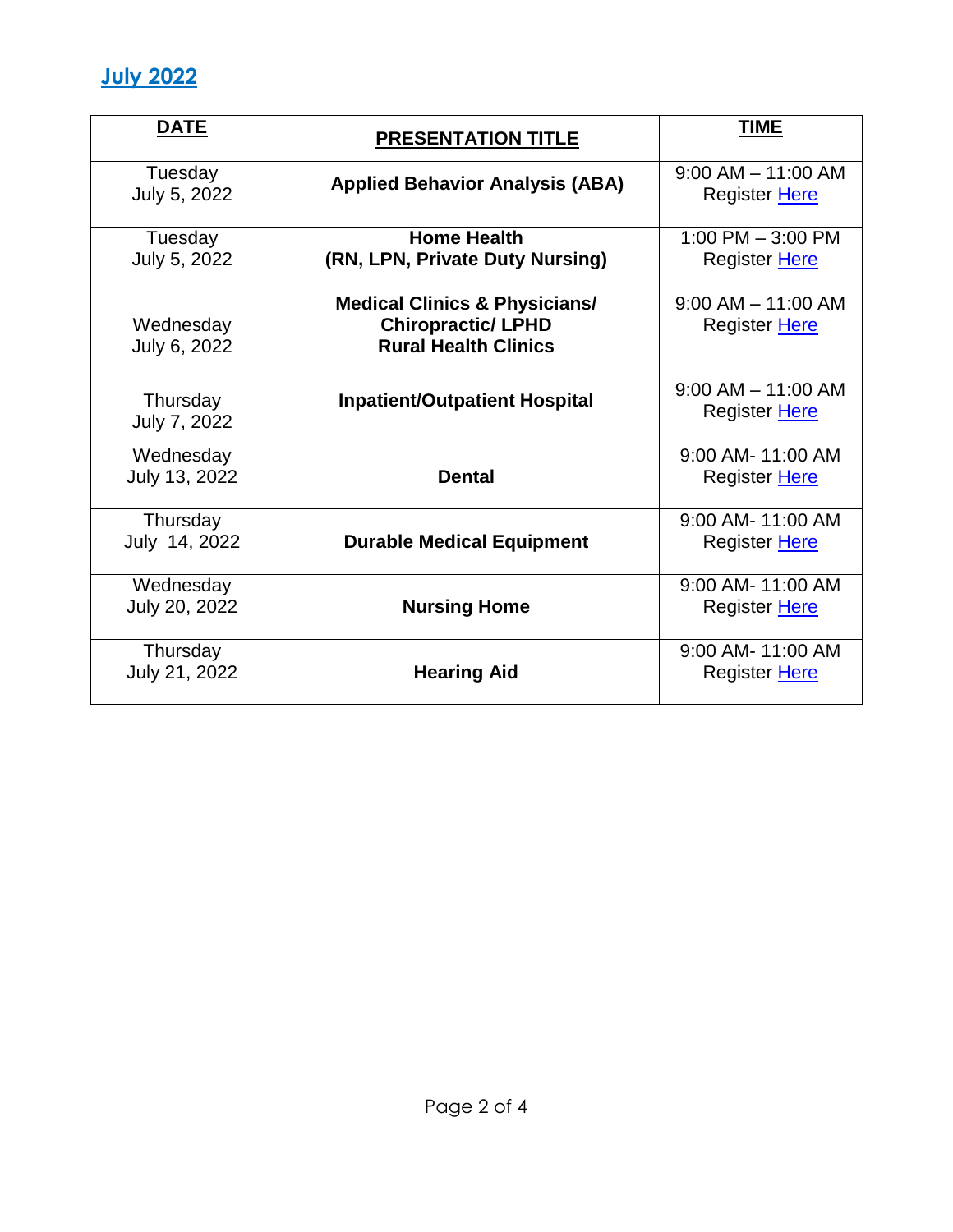| <b>DATE</b>                  | <b>PRESENTATION TITLE</b>                                                                                         | <b>TIME</b>                                    |
|------------------------------|-------------------------------------------------------------------------------------------------------------------|------------------------------------------------|
| Tuesday<br>August 2, 2022    | <b>Dental</b>                                                                                                     | $9:00$ AM $-$ 11:00 AM<br>Register Here        |
| Wednesday<br>August 3, 2022  | <b>Durable Medical Equipment</b>                                                                                  | $9:00$ AM $-$ 11:00 AM<br><b>Register Here</b> |
| Tuesday<br>August 9, 2022    | <b>Medical Clinics &amp; Physicians/</b><br><b>Chiropractic/ LPHD</b><br><b>Rural Health Clinics</b>              | $9:00$ AM $-$ 11:00 AM<br>Register Here        |
| Wednesday<br>August 10, 2022 | <b>Behavioral Health Program</b>                                                                                  | 9:00 AM- 11:00 AM<br>Register Here             |
| Wednesday<br>August 10, 2022 | <b>Personal Care, Consumer Directed</b><br>Services and<br>Homemaker, Chore and Respite,<br><b>Adult Day Care</b> | 1:00 PM $-$ 3:00 PM<br>Register Here           |
| Thursday<br>August 11 2022   | <b>Inpatient/Outpatient Hospital</b>                                                                              | $9:00$ AM $-$ 11:00 AM<br>Register Here        |
| Thursday<br>August 11, 2022  | <b>Optical</b>                                                                                                    | $9:00$ AM $-$ 11:00 AM<br>Register Here        |